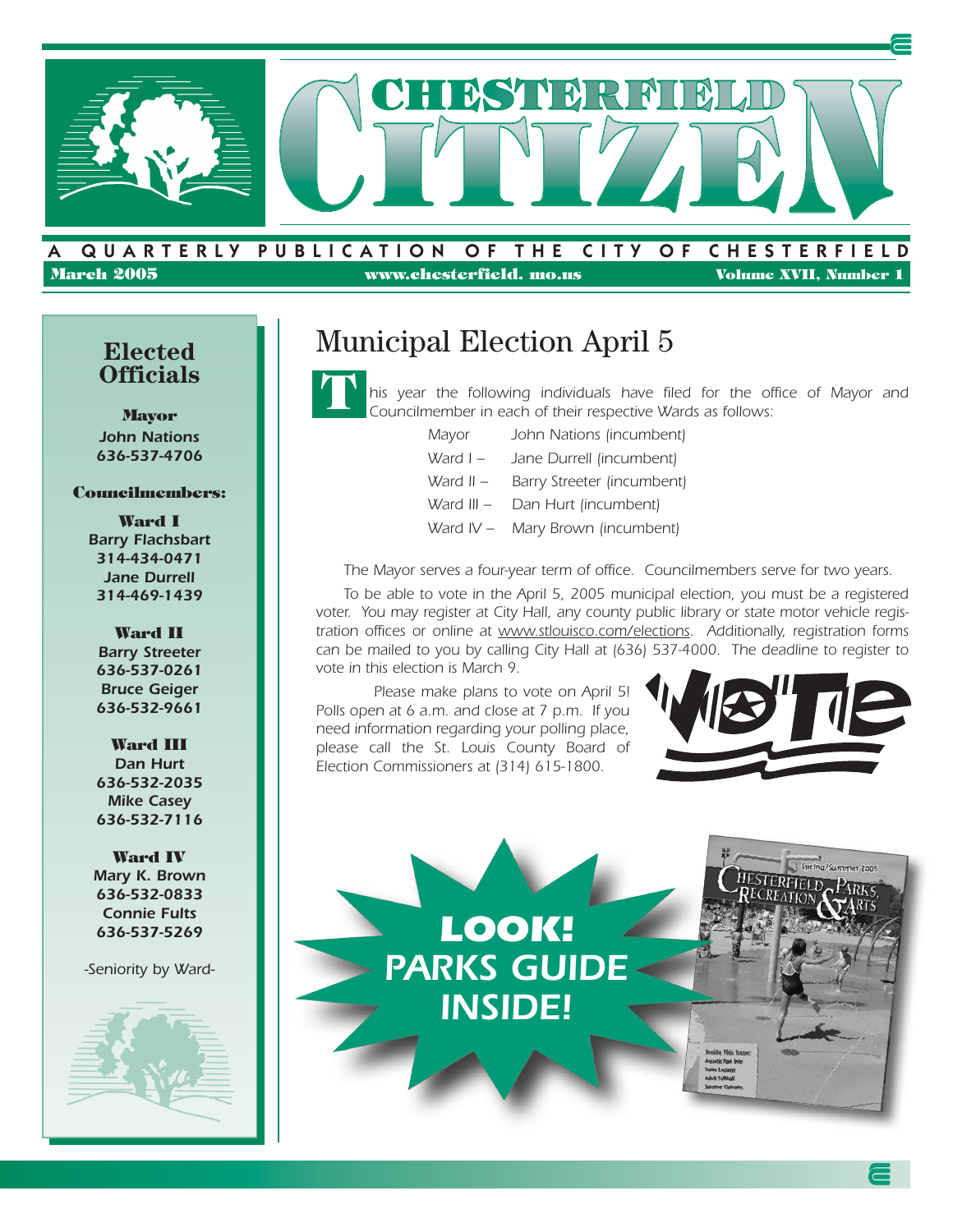# **2004 In Review…**

*n keeping with tradition, I devote my first column of the year to reviewing the major accomplishments of the past year as well as looking ahead to the major goals for the current year. Seldom have the opportunities for the coming year been so heavily dependent on the accomplishments of the previous year.* **I**

*For the past couple of years, the financial condition of the City has been the major topic at subdivision meetings as well as business and civic gatherings. As*

*has been frequently pointed out in this space, the demand for City services was surpassing the City's ability to continue to deliver the quality services you had rightfully come to expect. In November, however, the voters approved Proposition P, which is a one-half percent sales tax devoted to parks and recreation, and which, significantly, will allow your City government to continue to provide high quality services.*

*Your City government is dedicated to providing the highest quality municipal services in an effective and efficient manner, and even in the difficult financial times through which the City has passed, we have maintained the high quality of our service levels. Our efforts*

*in these times have made all the more significant to us the recognition of two national publications which accorded Chesterfield in 2004 the distinction of being one of the finest communities in the Country. Earning these distinctions in difficult times makes me all the more confident of what will be able to achieve in the next four years as I begin my second term as your Mayor.*

*In 2004, our Public Works Director and City Engineer Mike Geisel was named the St. Louis Engineer of the Year by the St. Louis Branch of the American Public Works Association, which was a well-deserved* *honor for his commitments to his profession and the people of Chesterfield. His Department is responsible for more than 160 miles of roads, side-*

*walks, all City property (including fields, the swimming pool, and City Hall), as well as running the Parks & Recreation programs. In 2004, the Department of Public Works attended to the replacement of more than 26,000 square yards of concrete street replacements, crack sealing on 26 miles of streets, oversaw the recon-*

> *struction of River Valley Drive, evaluated the condition of more than 80 miles of streets, completed the construction of Edison Avenue in the Valley, reviewed approximately 608 separate plans related to developments around the City, and installed 21 sidewalk access ramps in the neighborhoods. In the Parks & Recreation area, the Department has designed the Miracle Field, four football fields, as well as additional soccer fields at the Chesterfield Valley Athletic Complex. We look forward in 2005 to the Miracle Field providing access to sporting events for persons with all levels of ability, as well as welcoming youth football programs in the Valley.*

*I am often told that many of our residents moved to Chesterfield because "we just like the way our City looks." While the credit for the City's appearance is certainly a team effort involving all aspects of City staff, the responsibility for the planned and quality appearance of so much of our community falls on our Planning Department, which is charged with reviewing every development plan and re-zoning request in the City, and advising many of our boards and commissions on best development practices. In 2004, the Department coordinated 66 meetings and prepared 337 agenda items for five separate boards*

*and commissions. It responded to more than 3,600*

*(cont'd. on page 3)*

**I am often told that many of our residents moved to Chesterfield because "we just like the way our City looks."**

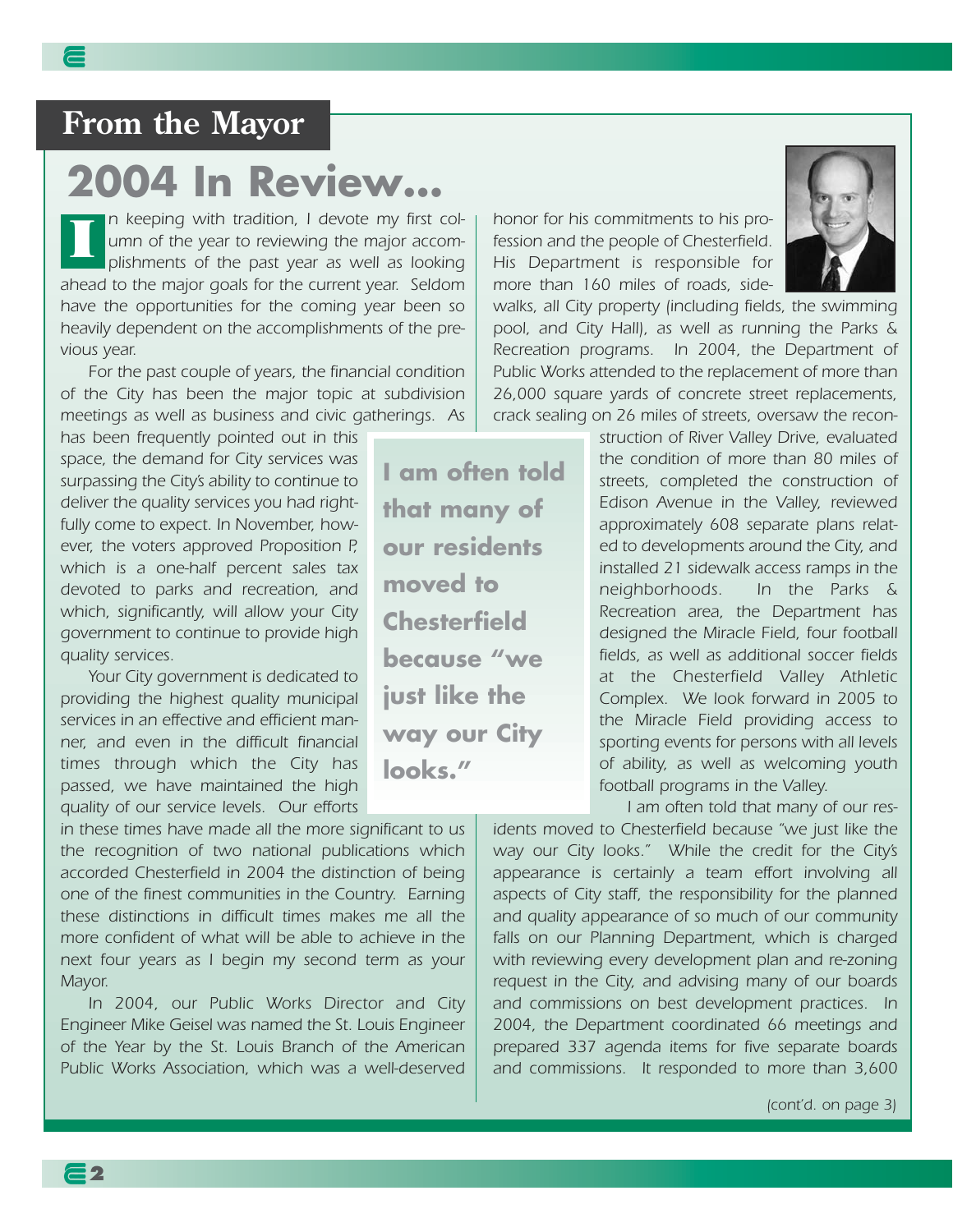#### Mayor's Letter *(cont'd. from page 2)*

*separate requests for information, developed a new Tree Manual to consolidate all landscaping guidelines, and drafted new ordinances for the following areas: Museum & Arts District, Lighting requirements, Display Home Parking, Residential Service Areas, Home Occupations, Kennels, and Medical uses.*

*It would be difficult to state in this column all the ways in which our Police Department touches your lives and all of the programs which it undertakes during the year. I would like to point out, however, that in 2004 the Department maintained its selective international accreditation from the Commission on Accreditation of Law Enforcement Agencies (CALEA) and that the commitment of the men and women who guard the public safety now comprise what is widely regarded as one of the finest Police Departments in the Country. From programs such as "Safety Town" which targets our youngest citizens, to the Drug Abuse Resistance Education (DARE) program in elementary schools, to the Teen Police Academy, to School Resource Officers in High Schools, to safety workshops for businesses and individuals, to the Community Emergency Response Training (CERT) and Volunteers in Policing (VIP) programs, our Police Department works 24 hours a day to ensure a safe community built on partnerships with citizens of all ages. The devotion of the Department is also reflected in an important fact: according to the FBI, Chesterfield is the safest large City in the State of Missouri.*

*The challenging financial times have posed special challenges for the Finance & Administration Department, which oversees all financial aspects of our operations. In 2004, the Department negotiated the re-financing of some of the City's debt, oversaw the special election in November for Proposition P, and continued its unbroken string of being recognized by the Government Finance Officers Association with both the Distinguished Budget and Auditing Awards.*

*Overseeing all of the Departments is our City Administrator Mike Herring, who was the first employee hired when the City was incorporated in 1988. In addition to his daily duties of supervising City operations, putting into effect all Ordinances and Resolutions passed by City Council, and implementing the directives from the Mayor, his extra efforts on behalf of the people in 2004*

*included securing the grant funding for two signature projects: the Pathway On The Parkway and the Pathway On The Levee in the Valley, both of which will be enjoyed for generations. Mike serves on the Board of Directors of the Missouri Municipal League and is part of a select group to have been accorded "Credentialed Manager" status by the International City Management Association.*

*The City Council has been extremely productive in 2004. The financial challenges we encountered required a redoubling of efforts to continue to provide a high level of municipal services in difficult times. There were several special meetings of the whole Council, in addition to the many regular meetings of the full Council as well as its four standing committees. The future for Chesterfield is much brighter because of the actions and extra efforts put forth by the Council this year, and I commend each of them for their service.*

*As I have said many times, the real strength in Chesterfield lies in the multitudes of our people who volunteer their time to various community and civic endeavors. From the volunteers who serve on City Boards and Commissions, to the volunteers at our schools, places of worship, and neighborhoods, and to the parents who devote their energies on behalf of the thousands of kids in our athletic programs, it is because of your commitment that Chesterfield is "The City Of Volunteers" and it is because of you that we are one of the best cities in the Country.*

*I renew my commitment to each of you that everyday we will be working to administer a government which lives up to my "3 R's" of government: Responsible, Responsive, and Representative. Everyday we will be working to make Chesterfield a better place to be.*

n daleacy

*John Nations, Mayor*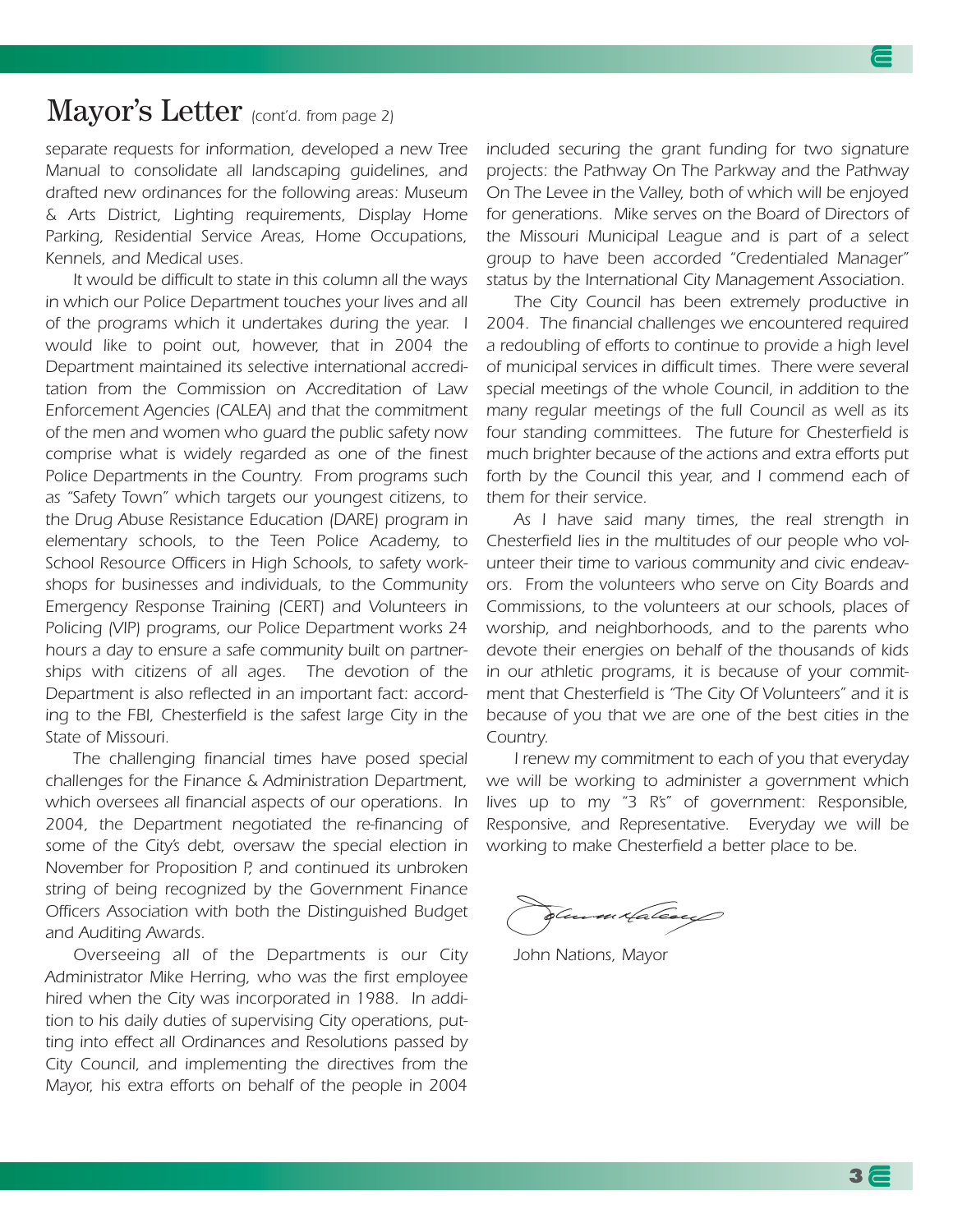#### Chesterfield Beautification Awards

*he Chesterfield Beautification Committee, in an on-going effort to preserve and enhance the beauty of the City, is pleased to announce the fifth Chesterfield Beautification Committee Award competition. This honor will be given to three neighborhood entrances, three small commercial businesses and three large commercial businesses based on outstanding design, display, maintenance, seasonal color and texture.* **T**

*Let the Beautification Committee know which businesses and subdivisions you find attractive by responding with a nomination for an award. These awards will be presented at a City Council meeting in August, followed by photos in the Chesterfield Journal and on the City's website. Deadline for nominations is June 1. Applications are available at City Hall or by calling Kay*

*Folsom at (636) 532-2503. This award program was established with the goal in mind of making Chesterfield a more beautiful and livable place in which to reside.* 

## Chesterfield Offers First Garden Tour

*ith spring around the corner, it's time to think warm thoughts and come out of hibernation. If you enjoy seeing beautiful flowers or like marveling at backyards that rival the grandeur of The Hanging Gardens of Babylon, be sure to mark your calendar for the City of Chesterfield's first Garden Tour, scheduled from 10 a.m. to 3 p.m., Saturday, June 25.*  **W**

■ ■ ■ ■ ■ ■ ■ ■ ■ ■

*Starting in April, tickets will be available for purchase at City Hall for \$15 each. They can also be ordered online through the City's website at www.chesterfield.mo.us. The Garden Tour is a joint venture, sponsored by the Chesterfield Parks and Recreation Department and the Chesterfield Beautification Committee. Proceeds will support projects that enhance the beauty of Chesterfield. Monies collected for the 2005 event are going to be used to replace damaged trees as determined by the City's Public Works/Parks Department.* 

*The Chesterfield Beautification Committee is still looking for event sponsors. Those interested should contact Kay Folsom at (636) 532-2503.* 

## Slogan Contest!!!

*ut on your thinking cap and create a slogan for Chesterfield! For example, Florissant is known as the "City of Flowers". Write your own slogan that reflects the special nature of Chesterfield.* **P**

*The contest is open to all residents, students and employees. Simply submit your suggestion, 5 words or less, no later than April 30. Please send your entry to Mindy Mohrman at City Hall or e-mail her at mmohrman@chesterfield.mo.us. The author of the winning entry will receive recognition and the winning slogan may be used on City limit signs in the future. Good luck to all!*

## **City Council Actions**

#### *APPOINTMENTS* ■ ■ ■ ■ ■

**Steven Spencer** re-appointed to the *Public Works Board of Variance.*

*Jack Geibe re-appointed to the Police Personnel Board.*

*Richard Clawson appointed to the Architectural Review Board.*

*Steve Lander, Mark Leach and Dan Rothwell re-appointed to the Landmark Preservation Commission.*

#### *PROCLAMATIONS* ■ ■ ■ ■

*Martha Harvey in celebration of her 24 years as an educator.*

*Chabad Lubavitch in celebration of Chabad Week.*

*Ascension School, Chesterfield Day School, Chesterfield Elementary School, Kehrs Mill Elementary School, Shenandoah Valley Elementary School and Wild Horse Elementary School for participating in the DARE program.*

*Michael Barnes, Brian Casalone, Ryan McQuinn, Justin Perry and Nicholas Zotos for having achieved the rank of Eagle Scout.*

*Citizens Committee for the Environment in celebration of the 14th Annual Tree Day and Arbor Day.*

**4**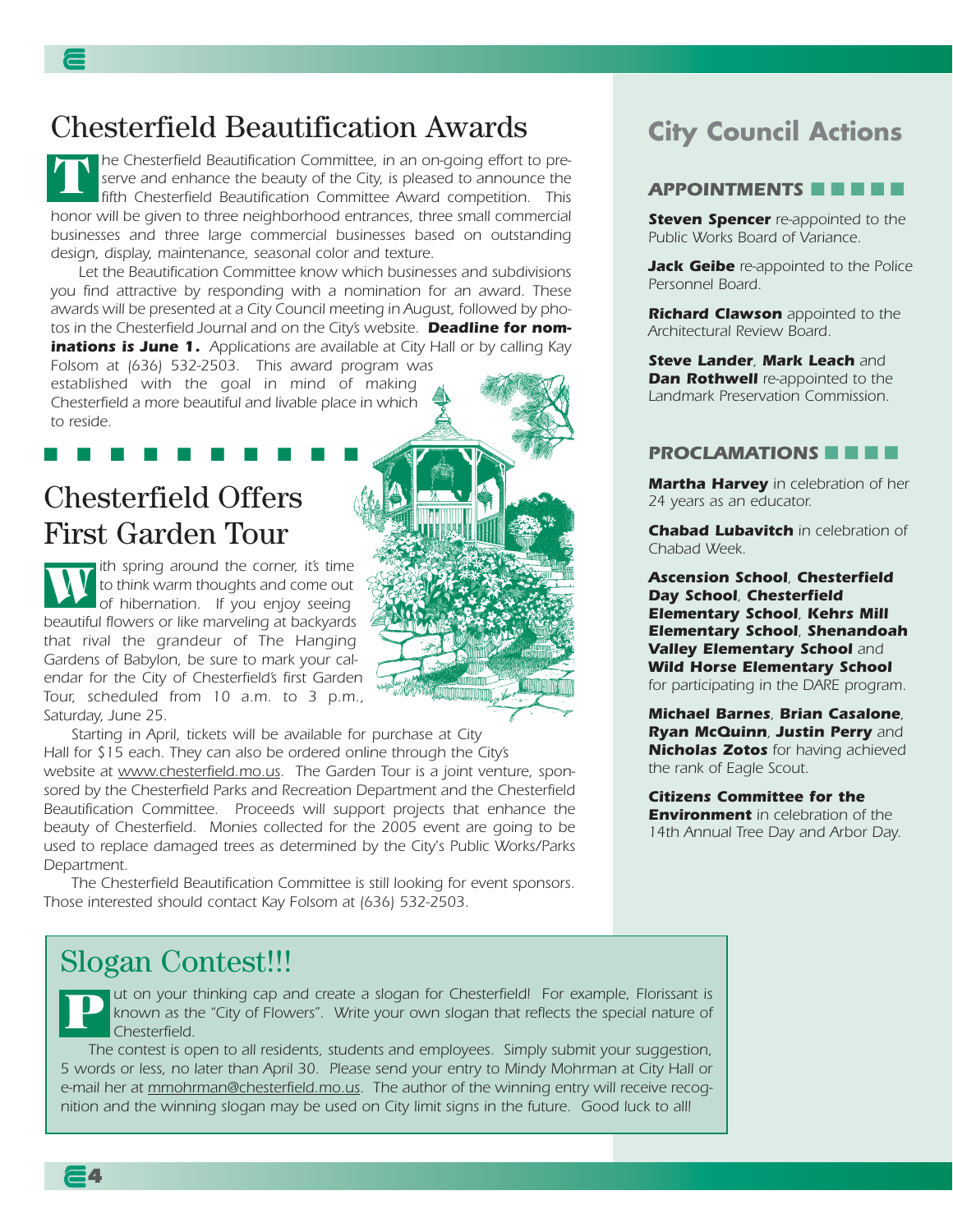#### City Hall, 7 p.m.<br> **c**ity Hall, 7 p.m.<br> **accounting Commission**<br> **accounting Commission**<br> **accounting Commission** *March 7 City Council City Hall, 7 p.m. 14 Planning Commission City Hall, 7 p.m. 21 City Council City Hall, 7 p.m. 28 Planning Commission City Hall, 7 p.m. April 5 Municipal Election Please vote! 11 Planning Commission City Hall, 7 p.m. 18 City Council (Installation of newly-elected officials) City Hall, 7 p.m. 27 Planning Commission City Hall, 7 p.m. May 2 City Council City Hall, 7 p.m. 9 Planning Commission City Hall, 7 p.m. 16 City Council City Hall, 7 p.m. 23 Planning Commission City Hall, 7 p.m. 30 City Hall Closed Observance of Memorial Day*

## Selective Slab Replacement Projects

*his year's slab replacement projects will be bid by the end of February. Current plans call for approximately 44,000 square yards of pavement to be replaced, but the actual quantity will be determined after bids are received and evaluated. The planned work is spread over portions of 21 different streets. The streets currently planned for construction are listed below. Once bids have been opened, residents and subdivision trustees adjacent to the proposed reconstruction projects will be notified by mail. Construction is expected to start in April or May and extend into fall.*  **T**

- *Beagle Lane*
- *Cedar Grove Court*
- *Clovertrail Drive*
- *Land O Woods*
- *Drive*
- *Marygold Court*
- *Primwood Drive*
- *Sunbridge Drive*
- *Walfield Lane*
- *White Birch Valley Lane*
- *White Birch Valley Court*
	- *Bristol Ridge Court*
	- *Country Ridge Drive*
	- *Doverfield Court*
	- *Farm Valley Drive*
	- *Grayson Ridge*
	- *Court*
	- *Heathercroft Court*
	- *Heathercroft Drive*

*These projects are made possible, in part, by the allocation, this year, of an additional \$500,000, by City Council, bringing the total amount appropriated citywide, for Capital Street/Sidewalk Improvement projects, to just over \$2.5 million.*

*Grated Trough Replacement. A total of three grated troughs are planned to be replaced during 2005. Replacement of the trough will consist of a complete removal of the existing trough, some of the adjacent pavement, and installation of a new trough and pavement. The specific locations are 14974 Chateau Village Drive, 1338 Carriage Crossing Lane, and 1506 Timber Point Court. These locations were chosen based on the structural condition of the existing troughs as determined during a periodical review of all the existing troughs within the City.* 

- *Preston Ridge*
- *Court • Preston Ridge Drive*
- *Shadow Wood Court*
- *Timber Point Court*
- *Timberbluff Drive*

## Drug Awareness Day at the Mall

*he Chesterfield Drug Abuse Task Force is proud to announce the 13th Annual "Drug Awareness Day." The event will be held from 10 a.m. - 3 p.m. on Saturday, April 9 at Westfield Shoppingtown – Chesterfield. "Drug Awareness Day" introduces kids to healthy recreational activities that will lead them in the direction of a "tobacco, alcohol and drug free life." The event includes performances by many local school and community groups and booths where information regarding tobacco, alcohol and drug abuse prevention materials for kids and their parents can be obtained. All are welcome to enjoy this event.* **T**

*The mission of the Chesterfield Drug Abuse Task Force is "to identify and implement ways to stop the abuse and illegal use of drugs and alcohol in the Chesterfield area." Residents of Chesterfield who are interested in becoming a member of the Task Force can e-mail Officer Duecker at sduecker@chesterfield.mo.us*

## Stages – St. Louis

*e a part of the Stages St. Louis 2005 Season! Dream the impossible dream with Man of La Mancha (June 3 - July 3), cut loose with Footloose (July 22 – Aug. 21), and experience vintage Broadway at its best with Hello, Dolly! (Sept. 9 – Oct. 9). A special midsummer treat for the whole family will be Free To Be…You And Me (Aug. 3 – Aug. 21). Dance! Act! Sing!*  **B**

*Let your star shine at the Stages Performing Arts Academy across from Chesterfield Mall. Classes in the musical theatre arts are offered year round for all ages and skill levels.* 

*For more information call (314) 821-2407 or visit www.stagesstlouis.org.*

**5**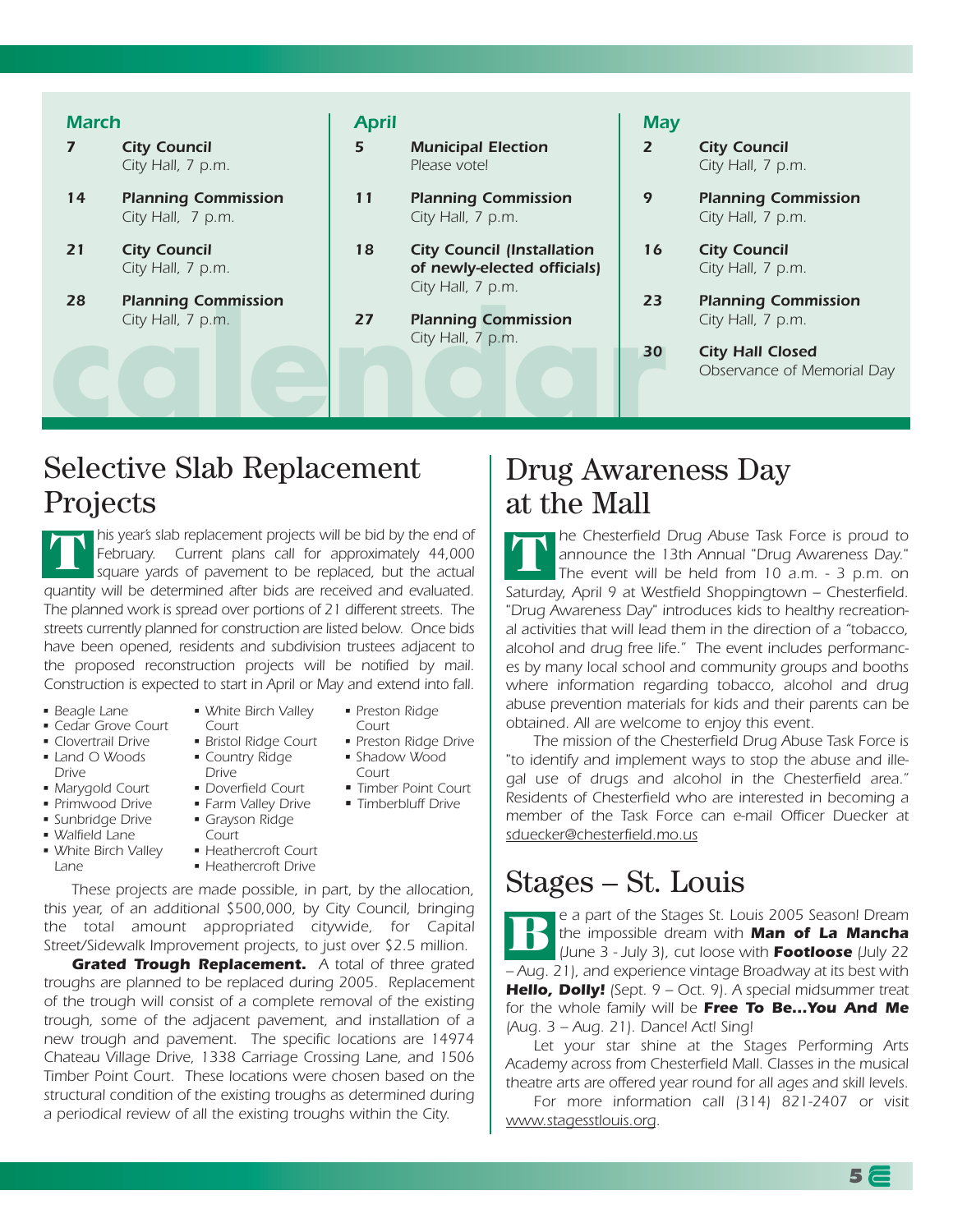#### Families on the Prairie Day

*"Families on the Prairie Day" is a Community Habitat Team event scheduled from 10 a.m. – noon on Saturday, May 14, at Gov. Bates' Thornhill mansion at Faust Park. Activities for the entire family will be available, including the opportunity to observe natural bird and butterfly habitats. "Grow Native" demonstrations and ideas for tall grass prairies and native gardens for residents' own back yards will also be available. Events are held rain or shine so please plan accordingly.*

#### Paper Re¢y¢ling Return\$

*n Chesterfield, there are 26 locations where you can recycle newspapers, magazines, catalogs, white office/school papers and junk mail! Schools and houses of worship are participating in this free PAPER RETRIEVER PROGRAM. These organizations earn money while diverting trash papers from landfills. 100% of the recycled newsprint from the waste paper collected in the Green and Yellow Paper Retriever Bins throughout the St. Louis Area, including Chesterfield, is recycled.*  **I**

*In December 2004, Chesterfield families and businesses recycled 60.89 tons of waste papers in the 26 locations throughout Chesterfield! The 60.89 tons of recycled waste papers saved 183 cubic yards of landfill space and spared 426,230 gallons of water from the manufacturing process!* 

*Information about this project will be available at the "14th Annual Tree, Earth, and Arbor Day: Conservation of Native Resources" on Saturday, April 30 at Central Park (See Related Article). To learn more about this recycling program, please log onto www.PaperRetriever.com or call (314) 381-3700.*

**6**

#### Green Team Members

*he Citizens Committee for the Environment (CCE) will "Green Team" its 48th and 49th conservation partners. This "thank-you" and award program was initiated with grant funding initially obtained in 1996. "Green Team" emblems and CCE's logo will be given to "Choose Environmental Excellence – Gateway Region" and "St. Louis Earth Day" to thank them for partnering with CCE through the years. Both organizations are outstanding in their regional environmental education efforts and for pursuing quality choices for our natural world. They both help CCE to sustain its conservation goals. "CEEGR" has placed tabletop exhibits at City Hall. Please visit their website at www.ceegr.org for information about recycling in our region. "St. Louis Earth Day" sustains one of the largest Earth Day celebrations in the country (www.stlouisearthday.org). Both organizations will be in attendance at the 14th Annual Tree, Earth Day and Arbor Day event, on April 30.* **T**

#### ■ ■ ■ ■ ■ ■ ■ ■ ■ ■ ■ ■ ■ ■ ■ ■

#### 2005 Spring Recycle Drive/Telephone Book Recycling

*ince 1996, the City has sponsored recycling drives. The Citizens Committee for the Environment (CCE) urges everyone to bring magazines, catalogs, cardboard, chipboard, and textiles to the next events, scheduled for April 23 –May 1, and Oct. 29 – Nov. 6 at the Dierbergs Market Place and August 13 – 21 at the Monarch Fire Protection District Headquarters at 13725 Olive Boulevard.* **S**

*Telephone books ONLY may be brought to City Hall and Barron Communications, Inc., 253 Chesterfield Industrial Blvd., March 1 – April 8.* 

#### 14th Annual Tree/Earth/Arbor Day – *"Conservation of Native and Natural Resources"*  ■ ■ ■ ■ ■ ■ ■ ■ ■ ■ ■ ■ ■ ■ ■ ■

*elp conserve native and natural resources! Recycle old athletic shoes and ecycle household electronics at this event for FREE! Meet recyclers and learn how to improve your opportunities. Those who attend this event are eligible to obtain, on a first come/first served basis, flowering dogwood, redbud, spicebush, ninebark, short-leafed pine and deciduous holly. Support native bees, birds and butterflies. Celebrate art, help Missouri Habitat Helpers, meet Community Habitat Team Members and see how they help our community. On display will be recycled-content products, native/natural giveaways and restoration tips for your own garden.* **H**

*The event will take place rain or shine on April 30. Check the City's website for guidelines for recycling events and this e-cycling opportunity.* 

#### Park and Recreation Updates…

*Season pool pass cards may be obtained or renewed at City Hall Monday through Friday from 8:30 a.m. to 5 p.m. To receive a season pool pass card, you must present an official Missouri driver's license with a valid Chesterfield address listed. Residents may bring in last year's seasonal pass cards to be renewed; however, residency must still be proven. All season pass-holders ages 2 and over, are required to have an individual season pass card.*

*In addition, the City has discontinued Resident I.D's. Now, for those seeking daily admission, you only have to present your driver's license at the front gate of the Family Aquatic Park in order to receive the resident rate.*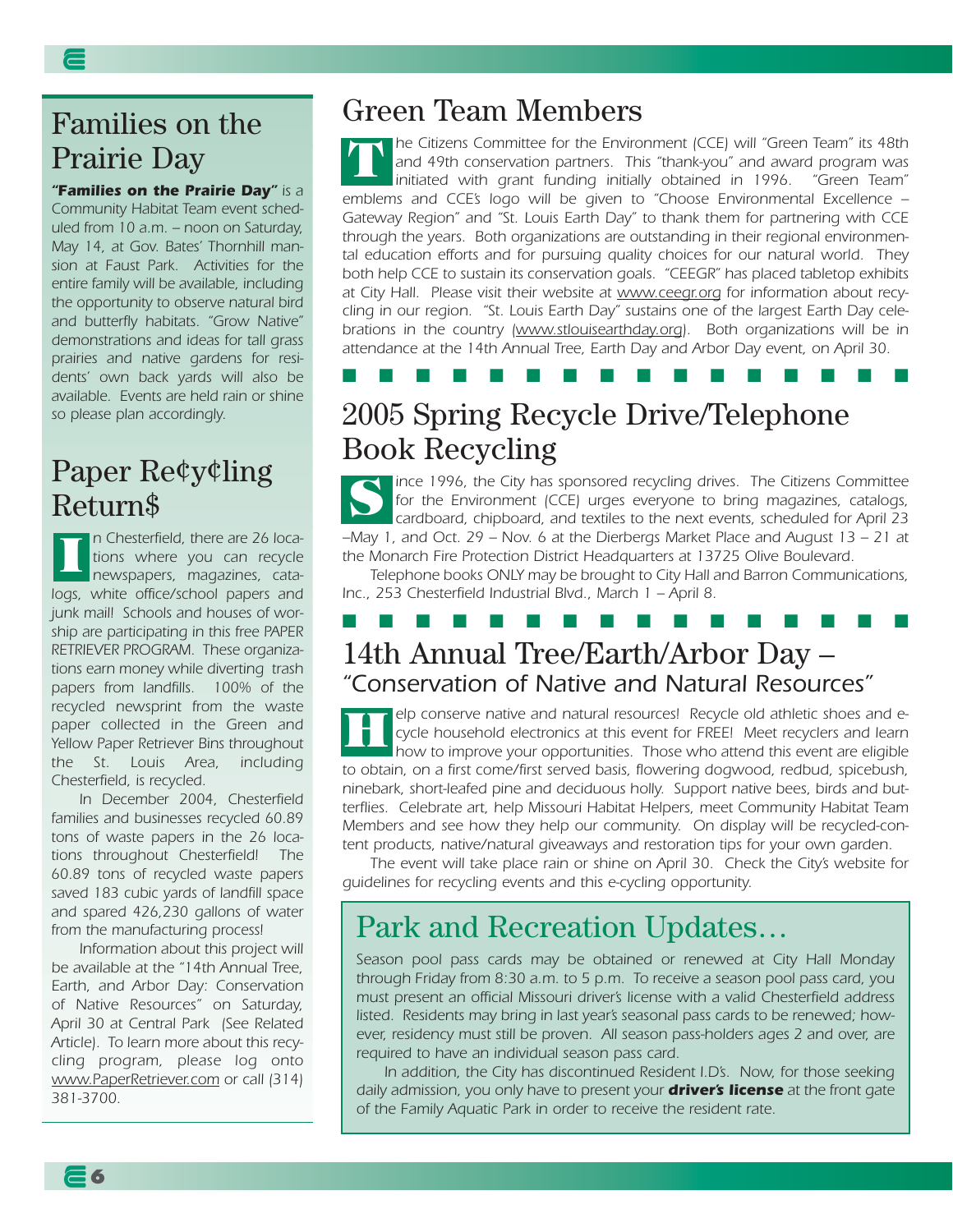#### Safety Town

*he Chesterfield Police Department and the Chesterfield Rotary Club, in cooperation with the Parkway School District, will be conducting a free nationallyrecognized preschool safety program known as "Safety Town."* **T**

*Safety Town, one of the Police Department's most popular programs, utilizes classroom activities, as well as outside, hands-on activities in a miniature Safety Town city. Safety Town is intended for 4, 5 and 6-year olds and utilizes Junior and Senior High School counselors from area schools will assist the on-site Police Officers who lead the program.* 

*Safety Town students attend the program for two weeks, two hours per day, either in the morning or afternoon. A total of 204 preschoolers will be able to participate in this year's program. Preference will be given to those children who have NOT previously attended Safety Town and are Chesterfield residents. The sessions will be held at River Bend Elementary School, 224 River Valley Drive.*

*This year's sessions are:*

*Session 1: June 13 – June 24 (10 a.m. – noon) Session 2: June 13 – June 24 (1 – 3 p.m.) Session 3: June 27 – July 8 (10 a.m. – noon) Session 4: June 27 – July 8 (1 – 3 p.m.) Session 5: July 11 – July 22 (10 a.m. – noon) Session 6: July 11 – July 22 (1 – 3 p.m.)*



*Registration night will be held from 6 – 7:30 p.m. on Thursday, April 7 at City Hall in the Council Chambers.*

*NOTE: Selection is on a "first come, first served" basis. For further information, contact the Chesterfield Police Community Affairs Division at (636) 537-3000.*

■ ■ ■ ■ ■ ■ ■ ■ ■ ■ ■ ■ ■ ■ ■ ■

## Community Emergency Response Teams (CERT) Programs

*he Chesterfield Police and the Monarch Fire Protection District will co-host 24 hour Community Emergency Response Team (CERT) training programs.*  **T**

*During this time of increased emphasis on homeland security, CERT has provided an avenue for citizens to better prepare themselves for emergency circumstances that may arise within the community.*

*CERT is about readiness, people helping people, rescuer safety and doing the most good for the greatest number. Through this training, citizens will be equipped to manage utilities, extinguish small fires, provide basic medical aid and preserve the lives of their neighbors and co-workers.* 

*The next CERT training sessions have been scheduled from 1 – 5 p.m. on Wednesdays from April 27 – June 1. For CERT registration information, please call Police Capt. Graham Burnley at (636) 537-3000 or e-mail him at gburnley@chesterfield.mo.us. Information is also available on the City's website www.chesterfield.mo.us.*

#### Holiday Trash Schedule

*Trash collection for the Memorial Day Holiday will be as follows: Monday's trash will be collected on Tuesday and Tuesday's on Wednesday, Thursday's on Friday and Friday's on Saturday.*

#### AARP Older Driver Course

*The Chesterfield Police Department is proud to announce a cooperative effort with AARP in providing the "55 Alive" driver safety program. AARP's "55 Alive" is the nation's first and largest classroom driver improvement course. It provides a thorough review of the "rules of the road" with an emphasis on defensive driving practices. The eight-hour course is taught in two, four-hour sessions spanning two days. There are NO tests*

*but a minimal student fee is charged. Graduates may also be eligible to receive a discount from their auto insurance carrier.*

*The Chesterfield course will be held on Wednesday, March 23 and Thursday, March 24, from 9 a.m. to 1 p.m. each day. The location will be the Chesterfield City Hall. Reservations are required.*

*To inquire further or to register, contact the program coordinator, Officer Mark Caswell at (636) 537-6769 or mcaswell@chesterfield.mo.us.*

## Citizens Police Academy

*The Chesterfield Police Department will host the Citizens Police Academy, beginning March 31. There will be two onehour classes, each Thursday evening from 7 – 9 p.m. for ten weeks. This program gives interested persons an overview of the Police Department's operation and is designed to accommodate anyone over the age of twentyone.* 

*An application can be downloaded from the City's web site (www.chester field.mo.us) or picked up at the Police Department. Applications need to be returned no later than March 23. For more information, contact Sgt. Greg Lehman at (636) 537-3000.*

**7**